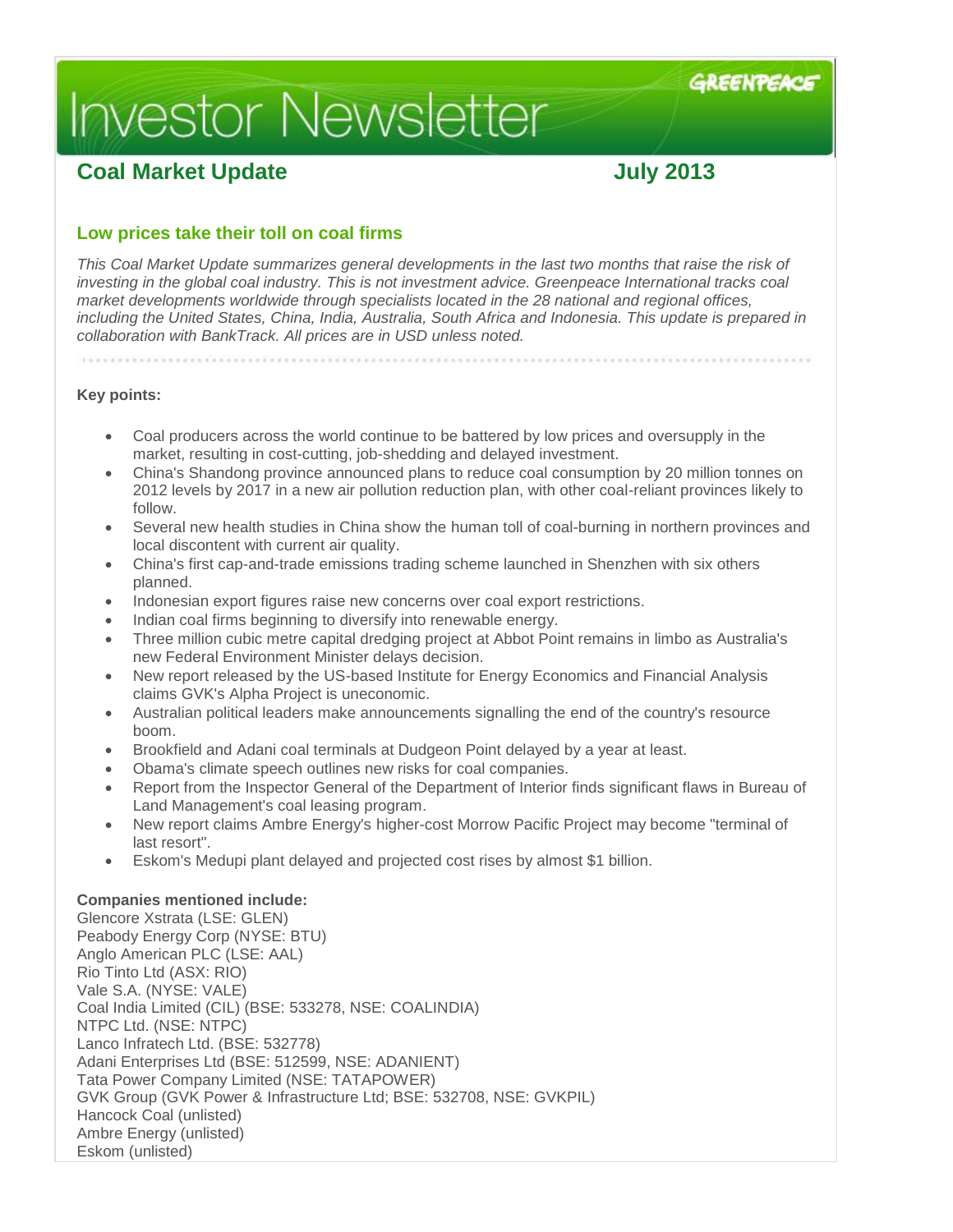# **Global**

**Weak global demand, market oversupply and low prices leaves coal firms reeling**  Consistently low prices caused by slowing global demand and market oversupply have begun to take their toll on coal firms, forcing them to close mines, shed workers and delay investments. In Australia, mining giant Glencore Xstrata has, since May, [axed 450 workers](http://online.wsj.com/article/BT-CO-20130626-714268.html?mod=googlenews_wsj) at its Newlands and Oaky Creek mines and [halted work](http://www.reuters.com/article/2013/06/12/us-riotinto-glencore-coal-idUSBRE95B06L20130612) on its Balaclava Island export terminal in Queensland. The company's subsidiary, Xstrata Coal, [shed 46 jobs](http://www.sunshinecoastdaily.com.au/news/xstrata-cuts-staff-levels-ravensworth-coal-mine/1920499/) at its Ravensworth mine in New South Wales. Peabody Energy has also [cut about 450](http://uk.reuters.com/article/2013/06/25/glencore-xstrata-coal-idUKL3N0F13T220130625)  [contractor jobs](http://uk.reuters.com/article/2013/06/25/glencore-xstrata-coal-idUKL3N0F13T220130625) from its Australian operations, Anglo American has [mothballed its Aquila mine](http://www.platts.com/latest-news/metals/Melbourne/Low-coal-prices-force-Australian-miners-into-27067096) and Rio Tinto is looking to [offload about \\$3 billion of coal assets.](http://online.wsj.com/article/SB10001424127887324634304578540242471796214.html) Brazilian miner [Vale](http://www.thebull.com.au/articles/a/38810-brazilian-miner-vale-selling-qld-coal-mine.html) will also put its Degulla mine in the Galilee Basin on the market, following a \$1 billion write-down of its Australian coal assets four months ago.

Coal players in China are also hurting. State-run Xinhua news agency has reported that several of China's largest coal producers have begun to [sell coal at their lowest prices in five years.](http://www.marketwatch.com/story/china-coal-producers-sell-at-lowest-price-in-5-yrs-2013-06-27) China Coal Energy Co., China Shenhua Energy Co and Datong Coal Industry Co. lowered their benchmark prices to below 600 yuan (\$98) per ton in late June.

# **China**

#### **Shandong province announces coal consumption cap with others in the works**

Shandong Province, China's single biggest coal-consuming province, has published an air pollution reduction plan which includes a target to reduce coal consumption by 20 million tonnes on 2012 levels by 2017, with coal consumption peaking in 2015. Draft plans have also been announced in Hebei Province (40 million tonne reduction on 2012 levels by 2017), Beijing and Tianjin (both 10 million tonne reductions on 2012 levels by 2017). This follows a State Council announcement of a string of [measures](http://news.xinhuanet.com/english/china/2013-06/14/c_132456249.htm) to curb air pollution in China, including a target to reduce emissions from heavy polluting industries by 30% by the end of 2017.

**Public pressure intensifies as new studies show health impacts of coal burning in northern China** A new [scientific study](http://www.pnas.org/content/early/2013/07/03/1300018110) has found that air pollution causes people in northern China to live an average of 5.5 years shorter than their southern counterparts. The study, which is published in the Proceedings of the National Academy of Sciences, projects that higher levels of air pollution in northern China — much of it caused by an over-reliance on burning coal for heat — will cause 500 million people to lose an aggregate 2.5 billion years from their lives.

Further, Greenpeace have released [new research](http://www.greenpeace.org/eastasia/press/releases/climate-energy/2013/coal-pollution-premature-deaths/) on the health impacts of coal power plants in three of China's heaviest coal-consuming provinces: Shandong, Shanxi and Inner Mongolia. The study results show that PM 2.5 pollution from the 637 power plants in these provinces caused 83,500 premature deaths in China during 2011. Pollution also caused nearly 130,000 cases of asthma and more than 140,000 cases of chronic bronchitis. A recent [survey](http://www.greenpeace.org/eastasia/press/releases/climate-energy/2013/survey-public-air-pollution/) revealed that nearly 70% of residents in the Beijing, Tianjin and Hebei region are unsatisfied with the current air quality, while 92% of residents want local air quality to reach acceptable standards by 2020.

#### **Emissions trading launched in China**

China launched its first [cap-and-trade carbon trading scheme in Shenzhen](http://www.scmp.com/business/china-business/article/1276361/carbon-trading-chinese-characteristics) on 18 June. With the goal of helping to cut China's emissions intensity per unit of GDP by 40-45% on 2005 levels by 2020, the Shenzhen Emissions Exchange is the first of seven planned pilot emissions exchanges, with the remaining six to be set up in Beijing, Shanghai, Tianjin, Chongqing and the provinces of Guangdong and Hubei respectively. The Shenzhen pilot initially imposes emissions caps on 635 industrial firms and 197 government buildings which contributed 40% of the city's total carbon emissions in 2010, with emitters required to collectively cut their carbon intensity by 6.7 per cent a year between this year and 2015.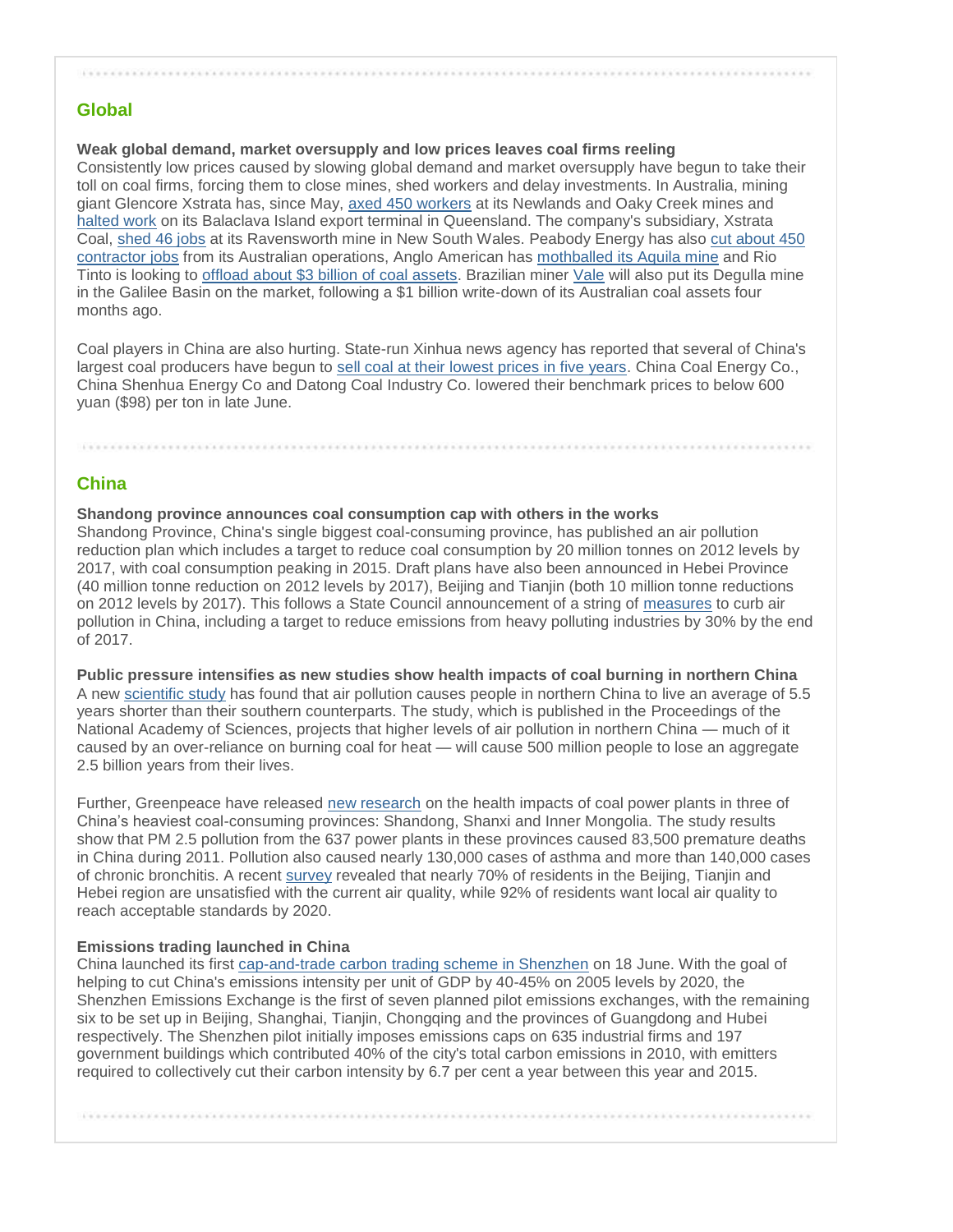# **India**

**Indian power plants exposed as Indonesia continues to ponder low-grade coal export ban** Indonesia's [recent announcement](http://zeenews.india.com/business/news/economy/indonesias-coal-export-to-india-up-40-at-77-mt-in-fy13_79578.html) that it exported 77 million tonnes of coal to India in 2012-13, a 40 per cent year-on-year increase, sparked renewed concerns over whether Indonesia has been exporting too much of the fuel. "It's imperative for Indonesia to tighten its control on exports to secure long-term supply. As there is low domestic consumption of coal till date, the Indonesian government is still evaluating the new regulation that could ban the export of low-grade coal (that below 5,100 kcal) by 2014," said Indonesia's Ambassador to India, Rizali W Indrakesuma. Approximately 78 per cent (304 million tonnes) of Indonesia's annual production of 386 million tonnes of coal is exported to China, India, South Korea, Japan and Taiwan. An article in the [Business Standard](http://www.business-standard.com/article/companies/new-fuel-shortage-threat-looms-on-power-firms-113071100039_1.html) noted that: "At this rate of exports, by 2020, Indonesia will have to start importing coal to meet its 125-mt annual demand from its local power industry." Any restrictions on the export of low-grade Indonesian coal would increase generation costs for Indian power producers such as Tata Power, Adani Power, Lanco Infratech and NTPC, whose power plants rely heavily on imported coal.

#### **Coal companies moving away from coal and into renewables**

India's major coal companies are seeing opportunities in the renewables market. A subsidiary of Tata, India's largest utility, announced that the company sees installing solar systems as a \$1.3 billion opportunity. According to Bloomberg New Energy Finance, solar is already cheaper than electricity from the grid for major commercial enterprises in about 10% of India's states and forecast to continue to become cheaper over time. Coal India, the world's largest coal miner, is even looking to [install solar energy to](http://reneweconomy.com.au/2013/worlds-biggest-coal-company-turns-to-solar-to-save-energy-costs-31634)  [reduce its own energy bills.](http://reneweconomy.com.au/2013/worlds-biggest-coal-company-turns-to-solar-to-save-energy-costs-31634) This is supported by [new research by HSBC](http://reneweconomy.com.au/2013/wind-at-parity-with-new-coal-in-india-solar-to-join-by-2018-hsbc-14836) which finds that wind power has reached price parity with new-build coal capacity in the country and that solar is likely to follow suit between 2016-18.

# **Australia**

## **Decision on dredge spoil dumping at Abbot Point pushed back**

Amid ["unrelenting controversy"](http://www.dailymercury.com.au/news/spoil-campaign-unrelenting-abbot-pt-expansion/1887462/) Australia's new Federal Environment Minister has delayed by a month a decision on whether to approve a [3 million cubic metre capital dredging project](http://www.industrialinfo.com/news/abstract.jsp?newsitemID=236459) at Abbot Point to facilitate the expansion of the coal terminal in order to help fulfill the coal export plans of Indian companies GVK and Adani.

#### **GVK/Hancock's Alpha coal project delayed, labelled 'uneconomic'**

A Greenpeace-commissioned [study](http://www.ieefa.org/report-stranded-alpha-coal-project-in-australias-galilee-basin) by the US-based Institute for Energy Economics and Financial Analysis has questioned the viability of GVK's \$10 billion Alpha coal project in Queensland. According to co-author and former Deputy Comptroller for New York, Tom Sanzillo, "GVK simply cannot afford to participate in the Alpha project due to its plummeting stock price, overleverage, and poor track record on other projects amongst other factors. In short, it lacks the financial capacity to deliver." This research follows earlier announcements by [Macquarie Group,](http://www.bloomberg.com/news/2013-05-24/australia-lures-21-billion-bet-on-coal-rebound-energy-markets.html) Australia's biggest investment bank, that project paybacks in the Galilee Basin look extremely poor, and that further delays to projects would be likely unless "deep pocket" backers were willing to ignore conventional economics.

#### **Australian politicians downbeat about the future of coal**

Prominent Australian political leaders recently cast a downbeat outlook on the future of the country's commodity exports. On the topic of coal, [West Australian Premier Colin Barnett](http://www.theaustralian.com.au/business/in-depth/coal-facing-a-structural-decline/story-fnivd8cj-1226671643971) noted that "the world is making policy decisions which mean that coal usage, in my view, will progressively decline. It's a long-term structural change and that should not be dismissed as something that is purely cyclical." Australian Prime Minister Kevin Rudd added in an [important pre-election address](http://www.pm.gov.au/press-office/address-national-press-club) that Australia's commodity boom was coming to an end and that economic diversification was a key national priority. "Because the China resources boom is coming off, Australia's core economic strategy for the future must be one which diversifies our economy, by creating more jobs in manufacturing, food production, infrastructure, construction, and our many other services industries, rather than having all our eggs in just one basket – the resources and energy sector", said Rudd.

**Brookfield and Adani Dudgeon Point Coal Terminals delayed another year or more** Construction of two [new coal export terminals at](http://www.platts.com/latest-news/coal/Perth/Australias-Dudgeon-Point-coal-terminal-project-27125341) [Dudgeon Point](http://www.platts.com/latest-news/coal/Perth/Australias-Dudgeon-Point-coal-terminal-project-27125341) in Queensland for subsidiaries of India's Adani Group and Canada's Brookfield Infrastructure Group have been delayed by one to two years because of slower global coal demand, according to a spokeswoman for port developer North Queensland